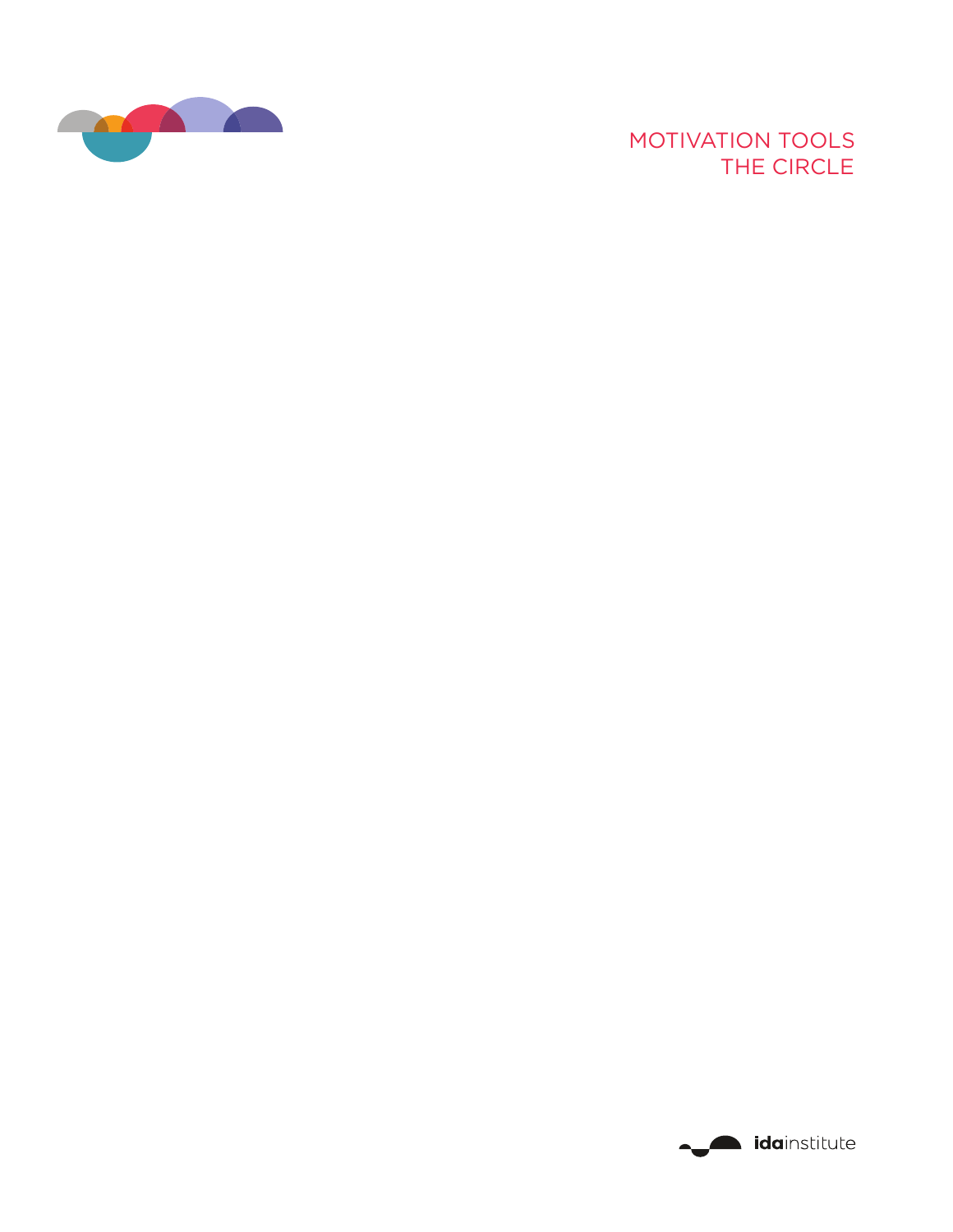# THE CIRCLE 1/2



Jørgensen, S.V., Hansen, H.V., Hessov, I.B., Lauritsen, J.B., Madelung, S. & Tønnesen, H. (2003). *Operation – Complications are preventable*; Copenhagen, International Health Promoting Hospitals & Health Services, Bispebjerg Hospital.

The "Circle" shows the seven different stages a patient undergoes when changing behavior: Pre-contemplation, Contemplation, Preparation, Action, Maintenance, Relapse and Permanent Exit.

Different stages reflect changes in the patient's behavior. The professional support to the patient also differs according to the patient's specific stage. Below you will find a short description of possible patient behavior and how you can assist the patient in the process of behavioral change.

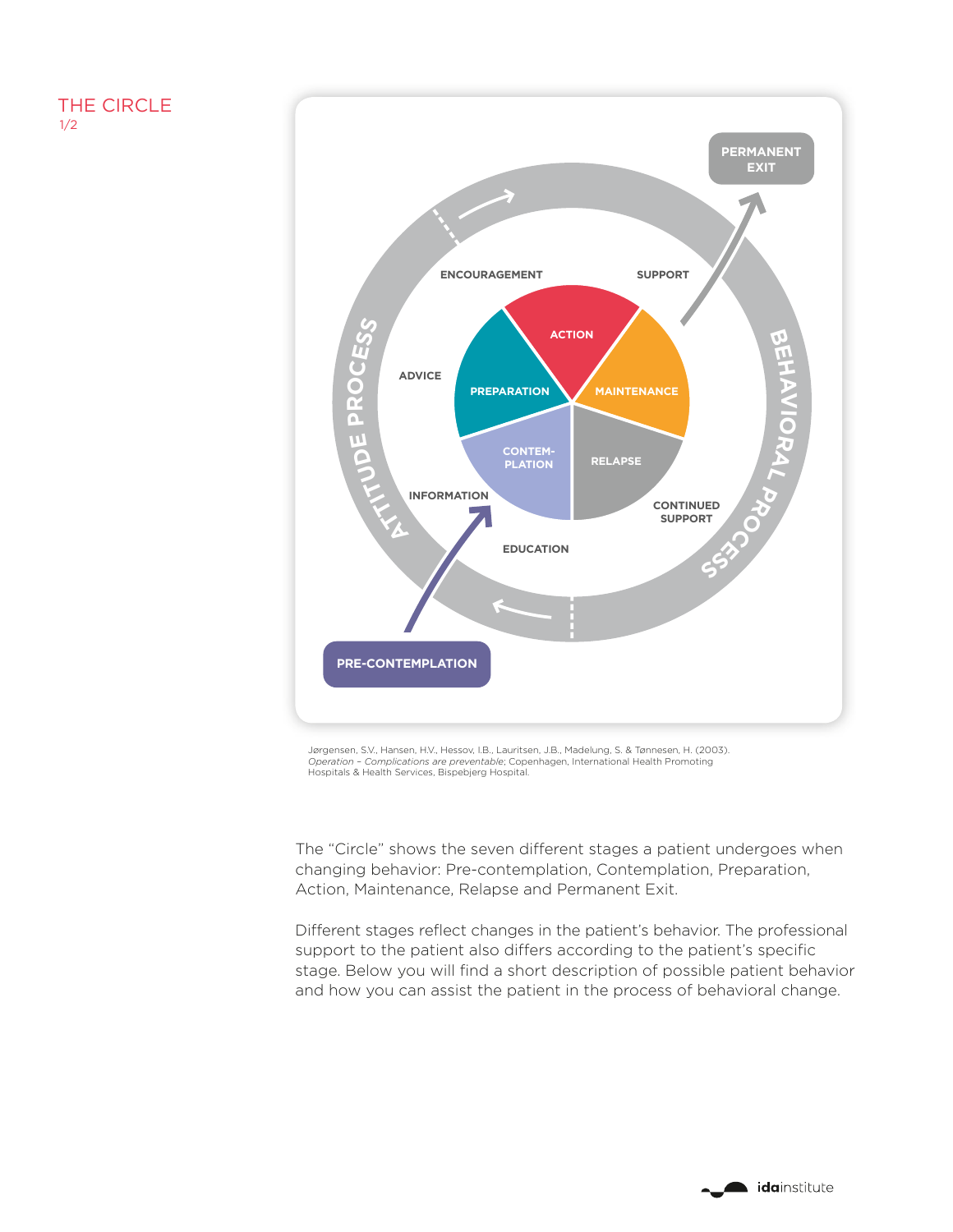#### THE CIRCLE 2/2

The first step is to determine where the patient is on the wheel of change. To identify this, we propose that you start by asking the patient the following question:<sup>1</sup> Which best describes your thinking about getting hearing aids?

Give the patient these five possible answers, which correspond to the stages of change:

- 1. I am not ready for hearing aids at this time. (Pre-contemplation)
- 2. I have been thinking that I might need hearing aids. (Contemplation)
- 3. I have started to seek information about hearing aids. (Preparation)
- 4. I am ready to get hearing aids if they are recommended. (Action)
- 5. I am comfortable with the idea of wearing hearing aids. (Maintenance)

We suggest that you use this question as a starting point for the dialogue; let the patient tell the story.

It is very important to remember that it is perfectly normal for a patient to move around the circle more than once before the new behavior is well established and integrated. This may take several months.

The stages in the circle interrelate with the phases of the Patient Journey, another Ida tool that you can find on our website, www.idainstitute.com.

1 Babeu, L., Kricos, P., Lesner, S. (2004). Applications of the Stages-of Change Model in audiology. *Journal of Academy of Rehabilitative Audiology,* 37.

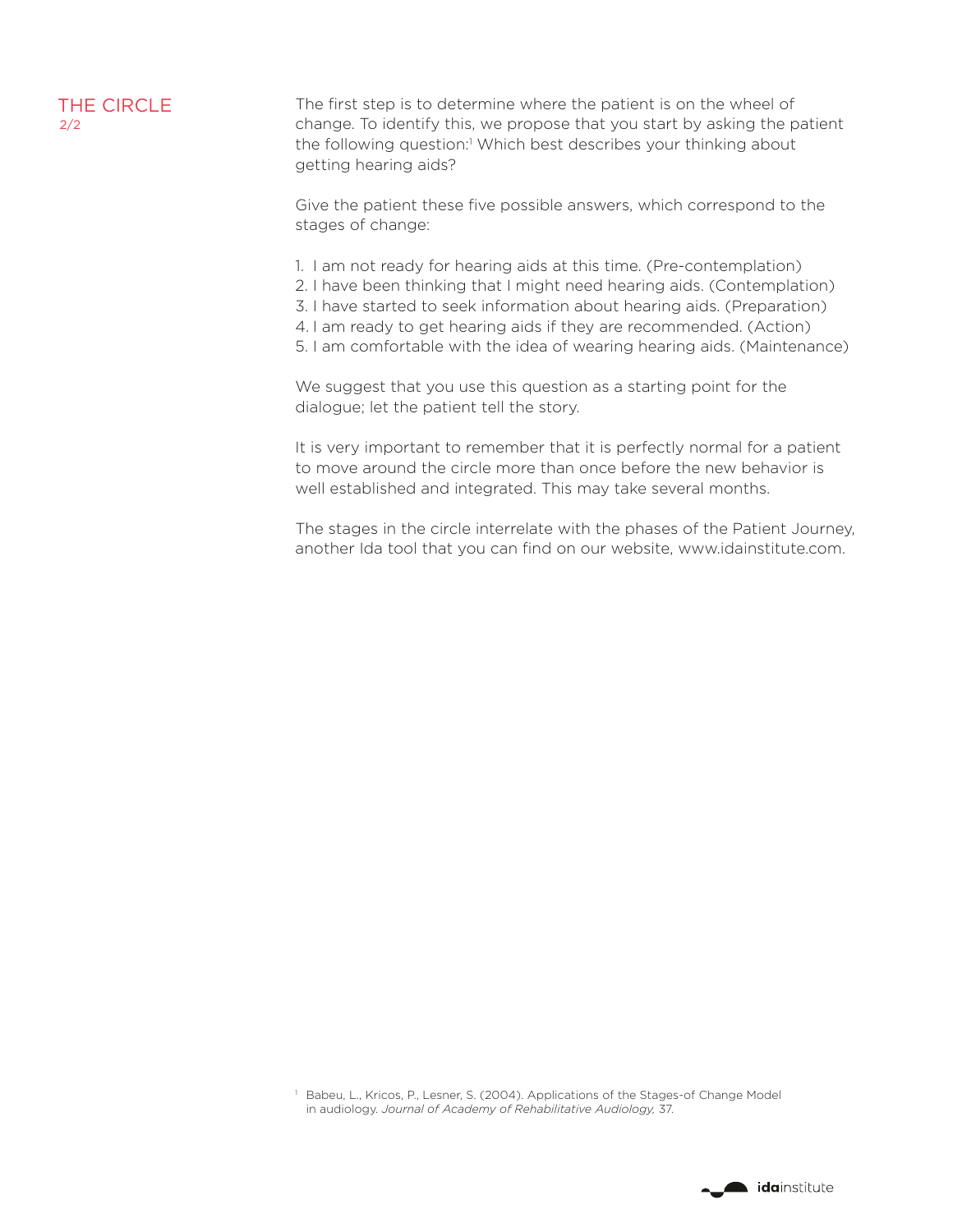### PRE-CONTEMPLATION

The patient:

- does not realize that he has a hearing problem or has realized a hearing problem but does not think it is of sufficient magnitude to seek help
- becomes surprised when the problem is brought up by those around him (Note: Do not mistake denial for lack of realizing that something is wrong.)
- does not recognize any of the symptoms you describe

## How to assist the patient at this stage?

Listen to the patient and provide clear, short and exact information.

# CONTEMPLATION

The patient:

- is ambivalent about making change (Note: Do not mistake this for lack of interest.)
- feels comfortable in the present situation, on one hand, but is afraid of the consequences of continuing without using e.g. hearing aids, on the other hand

# How to assist the patient at this stage?

Listen to the patient and explore his experiences with hearing and communication. Give brief advice regarding possible options for improving hearing and communication. Support and acknowledge the patient's increasing awareness of ambivalence.

# PREPARATION

The patient:

- continues to express ambivalence
- has reached a "tipping point" and decides to act on the hearing loss but is not sure exactly how to proceed
- seeks information to support the decision
- looks for support from the audiologist and others, but also considers the option of "going it alone"
- shows motivation and is ready to take action

# How to assist the patient at this stage?

Support the patient in planning the use of new strategies. Listen. Give advice and ideas about what it takes to improve communication with others. Do not present "the one and only" solution. Focus on the benefits of better hearing.

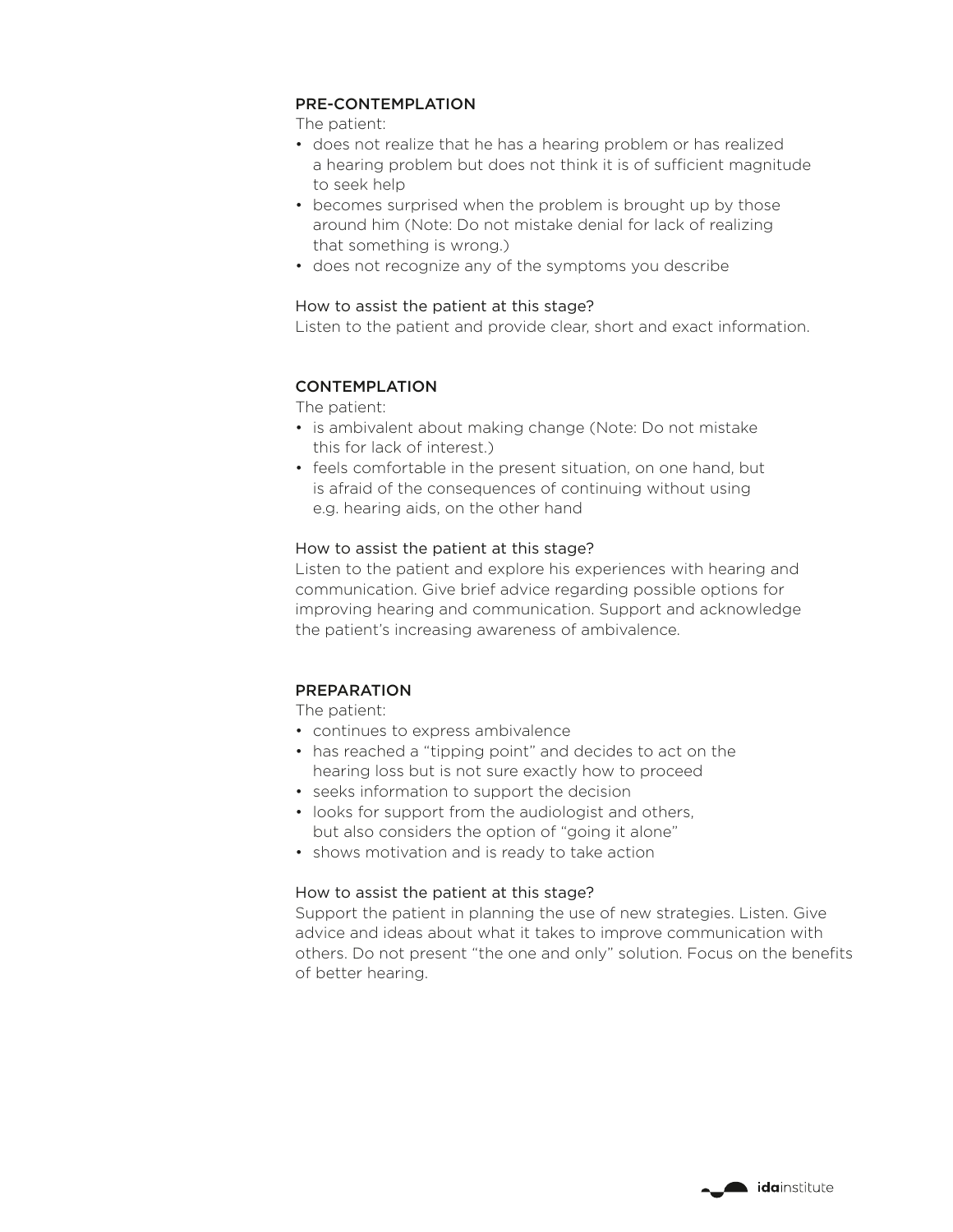# ACTION

The patient:

- is relieved and proud about the decision to act on the hearing problem
- worries about not being able to follow through
- has a need to talk about the hearing difficulty with other people
- seeks acknowledgement and appreciation

#### How to assist the patient at this stage?

Listen to the patient. Focus on the personal benefits of improved hearing and communication. Encourage and support the patient.

## MAINTENANCE

The patient:

- has now become a hearing aid user and/or is using effective
- communication strategies
- is still ambivalent
- is pleased to have taken the step to become a hearing aid user but also finds it hard to accept the implications of hearing loss
- sees hearing aids as a necessary evil
- feels sad from time to time and forgets why he wanted to change behavior
- feels either successful (leads to "Permanent Exit") or may want to give up (leads to "Relapse")

#### How to assist the patient at this stage?

Support and encourage the patient in sustaining the change of behavior, repeatedly.

# RELAPSE

The patient:

- does not want to wear the hearing aid and struggles, gives up
- feels like a failure and becomes annoyed and angry
- feels he has a weak character
- relaxes and enjoys the freedom
- is motivated to try again

#### How to assist the patient at this stage?

Try to focus on the advantages of better hearing and communication. Focus on the manageable steps that enabled the patient to implement new strategies previously. Put focus on positive experiences even if they were of short duration. Try to make the patient agree on a new habituation scheme. And then, once again, support as much as possible.

#### PERMANENT EXIT

The patient:

• feels comfortable with the hearing aid and knows how to handle the hearing problem

#### How to assist the patient at this stage?

Provide the possibility to return for support.